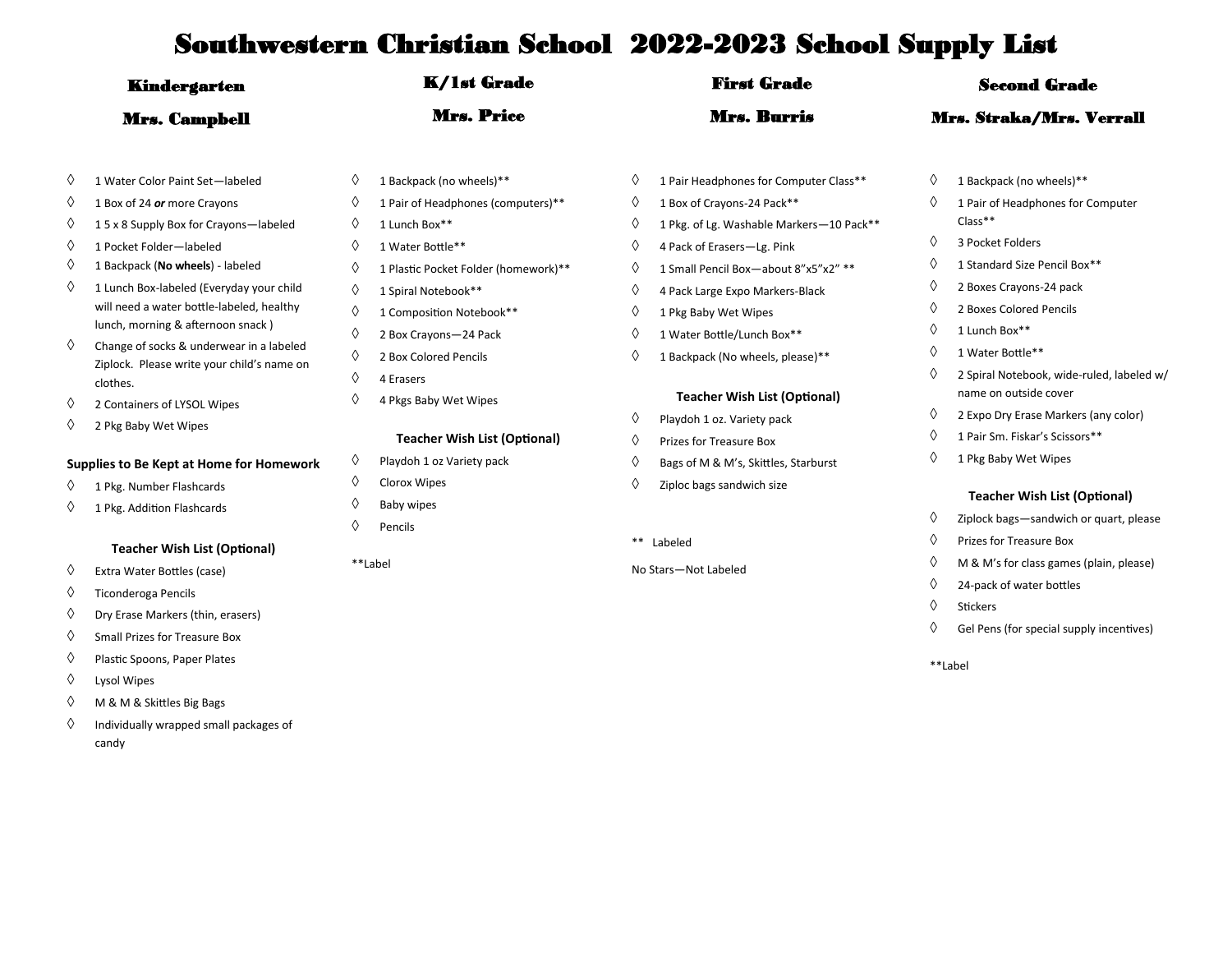| <b>Third Grade</b><br>Mrs. Lanning/Mrs. Owens |                                                                                                                                                                                                                                                                    | <b>Fourth Grade</b>                                                                                                                                                                                                      |                                                                                                                                                                                                                                                                                                                                                        | <b>Art Class—Wish List</b> |                                                                                                                                                                                                                             | <b>PE-Wish List</b>   |                                                                                                                                                                                                                                   |
|-----------------------------------------------|--------------------------------------------------------------------------------------------------------------------------------------------------------------------------------------------------------------------------------------------------------------------|--------------------------------------------------------------------------------------------------------------------------------------------------------------------------------------------------------------------------|--------------------------------------------------------------------------------------------------------------------------------------------------------------------------------------------------------------------------------------------------------------------------------------------------------------------------------------------------------|----------------------------|-----------------------------------------------------------------------------------------------------------------------------------------------------------------------------------------------------------------------------|-----------------------|-----------------------------------------------------------------------------------------------------------------------------------------------------------------------------------------------------------------------------------|
|                                               |                                                                                                                                                                                                                                                                    |                                                                                                                                                                                                                          | Mrs. Hamilton                                                                                                                                                                                                                                                                                                                                          |                            | Mrs. Medina                                                                                                                                                                                                                 |                       | Mrs. Wort                                                                                                                                                                                                                         |
| ♦<br>♦<br>♦<br>♦<br>♦<br>♦<br>♦<br>♦          | 1 Homework Folder with Binder Holes<br>1 Pair of Headphones for Computer Class<br>1-1" Three Ring Binder<br>8 Divider Pages with Tabs & Pockets<br>1 Pack Ink Pens<br>1 Pencil Box<br>1 Thesaurus<br>1 Pkg of Baby Wet Wipes                                       | ♦<br>♦<br>♦<br>♦<br>♦<br>♦<br>♦                                                                                                                                                                                          | 1 pkg Crayola Markers<br>1 Pair of Headphones for Computer Class<br>1" Binder with 6 Dividers with Tabs<br>1 Folder with Pockets: for homework/daily<br>assignments (Plastic)<br>1 Pencil / Supply Box - 8 3/8 x 5 5/8 x 2 1/8<br>1 Box 12 pk Crayola Colored Pencils<br>1 Pair of Fiskar Scissors: to be kept in Pencil/<br>Supply Box. Please label. | ♦<br>♦<br>♦<br>♦<br>♦      | The items below are optional to purchase<br>Assorted Stickers: googly eyes, jewels, stars,<br>etc.<br>Painter's Tape<br>Water Color Paper<br>Crayola Round Soft Bristle Paint Brush Set 4<br>count<br>Craft Items (such as) | ♦<br>♦<br>♦<br>♦<br>♦ | The items below are optional to purchase<br>Soccer Balls (Size 4 or 5)<br>Basketballs (size 27.5, 285 mid, or 29.5<br>official)<br>Footballs (pee wee, junior)<br>Kickballs or playground balls<br>Gator Skin balls<br>Hula Hoops |
| ♦<br>♦<br>♦<br>♦<br>♦<br>♦<br>♦               | <b>Teacher Wish List (Optional)</b><br><b>Clorox Wipes</b><br>#2 Pencils<br>Expo Board Markers & Eraser<br>Candy and Toys for Treasure Box<br>M & M & Skittles-Big Bags<br>Ziploc Bags-Sandwich, Quart & Snack<br>Paper Mate Felt Tip Pens (Flair, lots of colors) | ♦<br>3 Pencil Erasers<br>♦<br>1 Bible (NASB)<br>♦<br>2 Packages Lysol Wipes<br>♦<br>2 Twin Tip Sharpies-Art Class<br>♦<br>2 White Erasers-Art Class<br><b>Teacher Wish List (Optional)</b><br>♦<br>Ziplock Bags-Any Size | <b>Beads</b><br>Feathers<br>Pom Poms<br>Cord/String/Yarn<br>Popsicle Sticks<br><b>Pipe Cleaners</b><br><b>Recycled Craft items:</b><br>Toilet/Paper towel Rolls<br>Shoe Boxes                                                                                                                                                                          | <b>Office—Wish List</b>    |                                                                                                                                                                                                                             |                       |                                                                                                                                                                                                                                   |
| ♦<br>♦                                        | Plastic Spoons, Paper Plates<br><b>Stickers</b>                                                                                                                                                                                                                    | ♦<br>♦                                                                                                                                                                                                                   | 24-pk Water Bottles<br><b>Assorted Candy</b>                                                                                                                                                                                                                                                                                                           |                            |                                                                                                                                                                                                                             |                       | Mrs. Swift                                                                                                                                                                                                                        |

Computer Class-Wish List

#### Mrs. Fell

**The items below are optional to purchase**

- Lg. Hand Sanitizer
- $\Diamond$  Alcohol Wipes—to clean Keyboards
- $\Diamond$  Headphones
- $\Diamond$  Individually Wrapped Candy

**The items below are optional to purchase**

- **Ziplock** *Snack* **Size Baggies (for ice packs)**
- $\Diamond$  Band-Aids (knee & regular sizes)
- $\Diamond$  Eye Wash (not saline)
- Anti-Itch Cream
- $\diamond$  Benadryl Spray
- $\Diamond$  Anbesol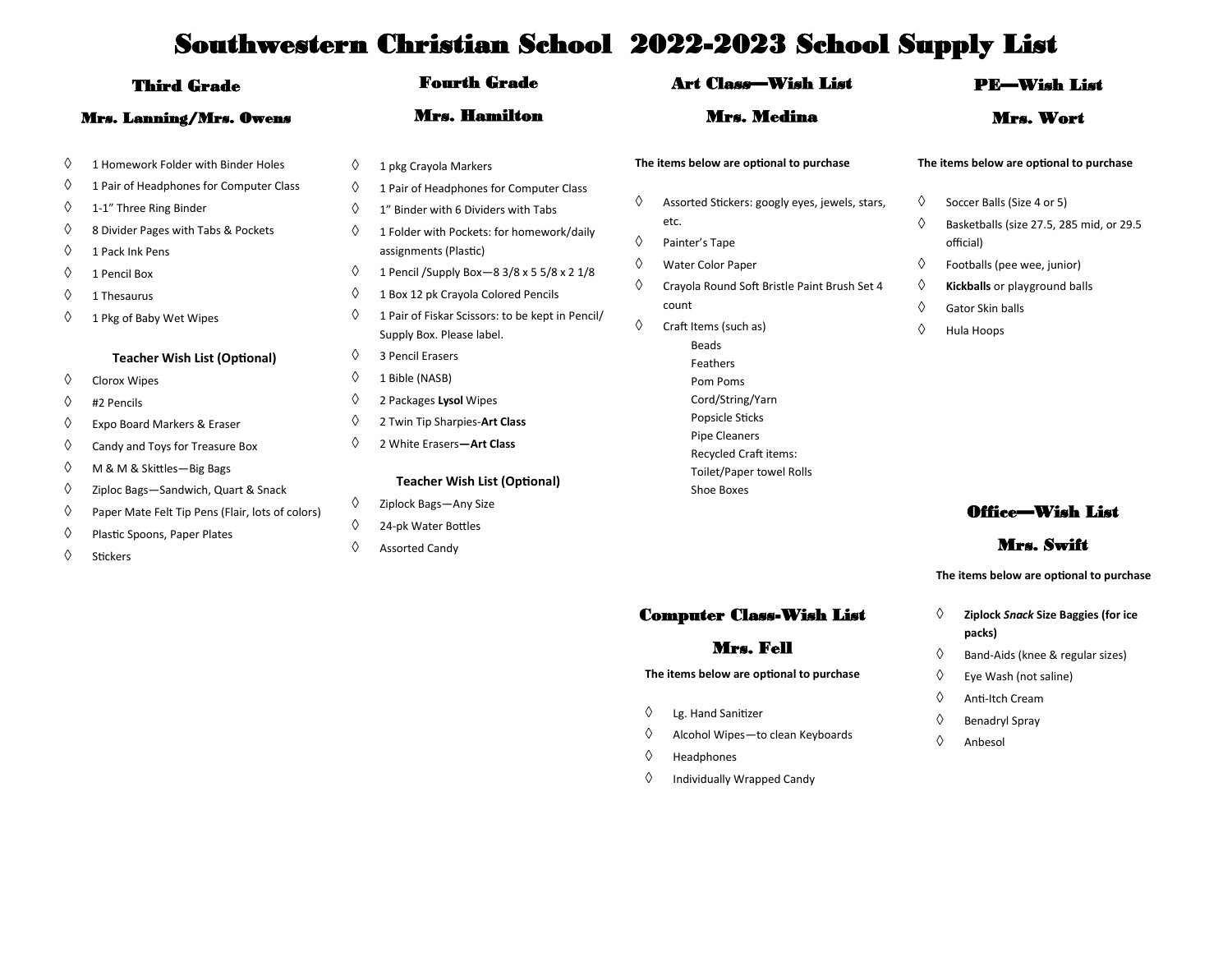| <b>Fifth Grade</b> |                                                                                                                             | <b>6th Grade</b><br><b>Miss Laughlin</b> |                                                                                         | <b>7th Grade</b><br>Mr. Becker/Mrs. Ibarra |                                                                                                 | <b>8th Grade</b><br><b>Mrs. Watowich</b> |                                                                                                          |
|--------------------|-----------------------------------------------------------------------------------------------------------------------------|------------------------------------------|-----------------------------------------------------------------------------------------|--------------------------------------------|-------------------------------------------------------------------------------------------------|------------------------------------------|----------------------------------------------------------------------------------------------------------|
|                    |                                                                                                                             |                                          |                                                                                         |                                            |                                                                                                 |                                          |                                                                                                          |
| ♦<br>♦             | 4 Black Sharpies-2 Fine Pt. & 2 Ultra Fine Pt.<br>Water Bottle**                                                            | ♦                                        | A.R. Book or Kindle-type Device (loaded<br>with an A. R. book)<br>Ear Buds-NOT CORDLESS | ♦                                          | with an A.R. book)<br><b>Bible</b>                                                              | ♦<br>♦                                   | A.R. Book or Kindle-type Device (loaded<br>with an A.R. book)<br>Ear Buds-NOT CORDLESS                   |
| ♦<br>♦<br>♦        | 1 Standard Black Composition Notebook<br>2 Pkg. College Ruled Paper (loose)<br>2-1" Binder (Clear Cover Fronts for Inserts) | ♦                                        | 6 Pocket Folders<br>Pencil Box or Zippered Pencil Bag                                   | ♦<br>♦                                     | Ear Buds-NOT CORDLESS<br>6 Pocket Folders                                                       | ♦<br>♦                                   | 6 Pocket Folders, any color<br>Standard-Sized Pencil Box or Zippered Bag                                 |
| ♦                  | 1 Plastic Folder with Pockets: for Homework/<br>Daily Assignments with holes                                                | ♦<br>♦                                   | Personal Expo Markers and Erasers (Math)<br><b>Blue or Black Erasable Pens</b>          | ♦<br>♦                                     | Pencil Box or Zippered Pencil Bag<br>Personal Expo Markers and Erasers (Math)                   | ♦<br>♦                                   | Personal Expo Markers and Erasers (Math)<br>Blue or Black Erasable Pens                                  |
| ♦<br>♦             | 1 Container Clorox Wipes<br>2 White Erasers-Art Class                                                                       |                                          | 5-subject Spiral Notebook (Math)<br>3 Composition Books (Hist/Bib/Engl)                 | ♦<br>♦<br>♦                                | Blue or Black Erasable Pens<br>3 Composition Books (Hist/Bib/Eng))<br>Personal Tape/Glue (Hist) | ♦<br>♦                                   | Bible (favorite translation)<br>1" Three Ring Binder (any color)                                         |
| ♦                  | 2 Twin Tip Sharpies-Art Class<br><b>Teacher Wish List (Optional)</b>                                                        |                                          | Book Cover (Math)<br>Personal Tape/Glue (Hist)<br>Index Cards (Sci)                     | ♦<br>♦                                     | Index Cards (Sci)<br>Hi-lighter (Sci)                                                           | ♦<br>♦                                   | 25 clear page protectors (3-hole punched,<br>matte or glossy)<br>3-subject Spiral Notebook (Bib/Lit/Sci) |
| ♦<br>♦             | Sharpies-thin black/regular multicolored<br>Candy/Treats for Prizes                                                         | ♦<br>♦                                   | Hi-lighter (Sci)<br>1 Container Clorox Wipes                                            | ♦<br>♦                                     | 5 Subject Notebook (Math)<br>Book Cover (Math)                                                  | ♦<br>♦                                   | 5-subject Spiral Notebook (Math)<br>3 Composition Books (Hist/Engl)                                      |
| ♦<br>♦             | 3 Rolls Paper Towels<br><b>Ticonderoga Pencils</b>                                                                          | ♦                                        | Candy Bags for class (Eng, Hist & Math)<br>1 - 60 page Mixed Media Art Pad-Art Class    | ♦                                          | 1 Container Clorox Wipes<br>1 - 60 page Mixed Media Art Pad-Art Class                           | ♦<br>♦                                   | Book Cover (Math)<br>Index Cards 3"x5" (Engl/Sci)                                                        |
| ♦                  | Colored Sticky Notes 3X3                                                                                                    |                                          |                                                                                         |                                            |                                                                                                 | ♦                                        | Hi-lighter (Engl/Sci)                                                                                    |

\*\*LABELED WITH CHILD'S NAME

- $\Diamond$  Personal Tape/Glue (Hist) 3 Containers of Clorox Wipes
	- 1 60 page Mixed Media Art Pad–**Art Class**